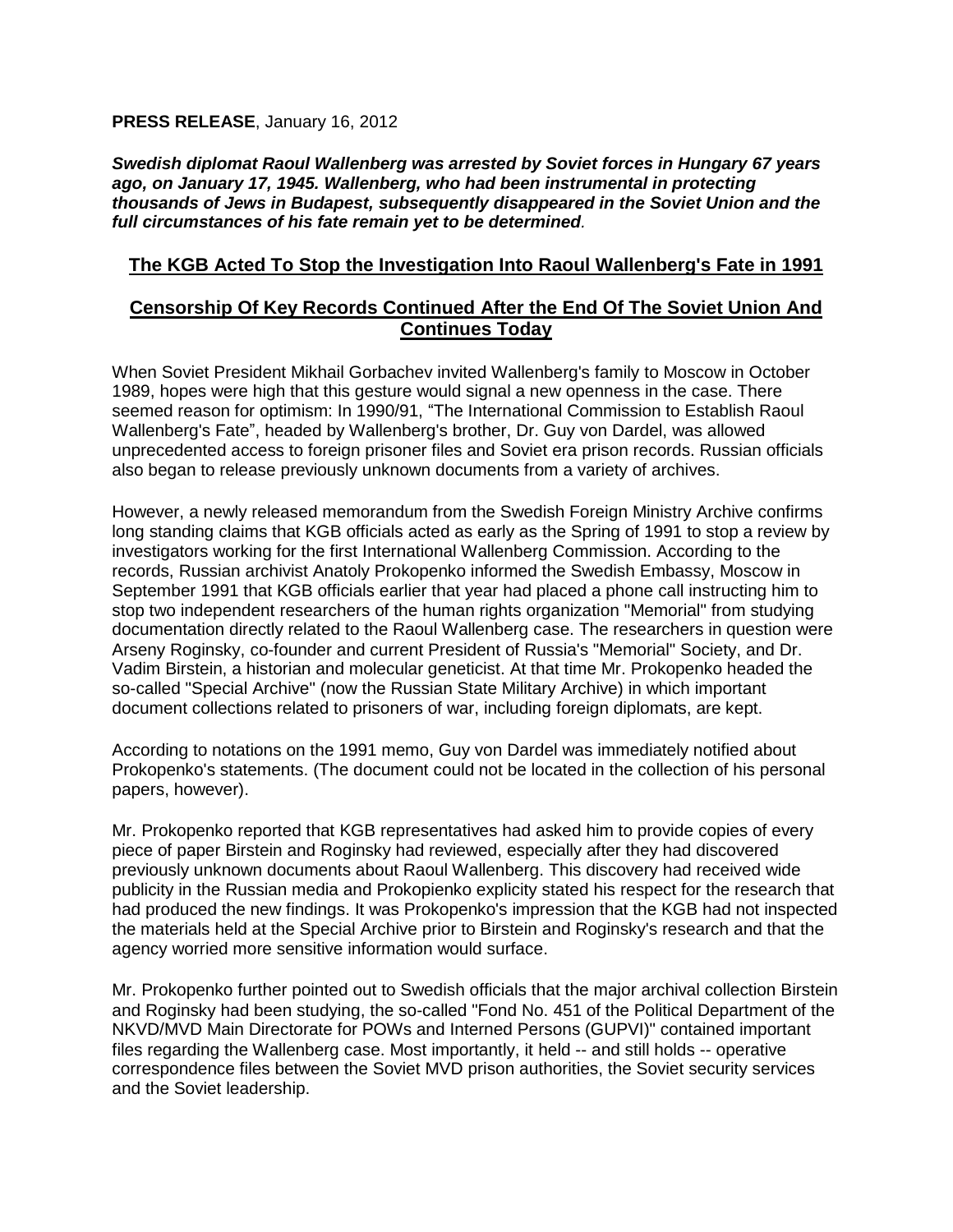Mr. Prokopenko first publicly revealed the fact that he had been pressured by KGB officials to end Birstein and Roginsky's work in Fond 451 in the Russian newspaper *Trud* in 1997.

In 1991, shortly before the end of the Soviet Union in December of that year, preparations began for a joint Swedish-Russian Working Group to continue the investigation begun by the International Commission on Raoul Wallenberg's Fate. Hopes were especially high during the short tenure of former Soviet Minister of the Interior, Vadim Bakatin, as Chief of the KGB from August-December 1991. Both the research work and release of documentation intensified, but the wave of openness soon receded. Swedish officials agreed to the appointment of Vladimir Galitsky, a professional military archivist, to review Fond 451, part time, during a one year period. Researchers working with the Swedish side of the Working Group repeatedly raised concerns that a single person alone could not possibly conduct an effective search of the vast holdings of this archival collection.

In 1997, the then U.N. Secretary General Kofi Annan in a "Note Verbale" petitioned Russian officials to allow full and unhindered access to Fond 451 for foreign researchers. Russian officials declined, stating that the review conducted by Mr. Galitsky had been sufficient. The Working Group was granted permission to study a series of personal files for individuals closely connected to the Wallenberg case, including many not previously available to Birstein and Roginsky. This review also included some selective access to classified documentation. However, the requests to study critically important investigation materials for these prisoners was repeatedly denied.

Nevertheless, like its predecessor, the Swedish-Russian Working Group was able to carry out some truly pioneering work such as photographing and analyzing thousands of prisoner cards at Vladimir prison, the Soviet Union's most important isolator facility. Still, researchers continued to struggle to verify results and to gain proper access to necessary collections.

In 2009, we also learned that KGB officials had withheld key information from Swedish investigators from the start. It appears that in 1991, while releasing records about interrogations in Moscow's Lubyanka Prison, the KGB archivists concealed the fact that Raoul Wallenberg had been held as "Prisoner No. 7", and that he was interrogated on July 23, 1947. This was six days after July 17, 1947, the day Russian officials have claimed for decades as Wallenberg's official death date. KGB representatives had repeatedly assured Swedish officials that Wallenberg had never been held as a numbered prisoner. Censoring these vital pieces of information essentially prevented the Swedish side from taking proper steps to pursue important leads in Russian archives at the time.

Lt. Gen. Vasily Khristoforov, the current Head of the FSB (successor to the KGB) Registration and Archival Collections Directorate, maintains that his collections contain no further information about Raoul Wallenberg's fate after July 1947. Anatoly Prokopenko, on the other hand, has repeatedly stressed his belief that Raoul Wallenberg's personal file was not fully destroyed and that a similar file or a part of it survives for Wallenberg's Hungarian driver, Vilmos Langfelder. This assertion is lent credibility by the fact that last year Mr. Khristoforov admitted that a large portion of the file of Raoul Wallenberg's long-time cellmate in Soviet captivity, Willy Roedel, remains preserved in the FSB archive.

It is clear that other important materials of great relevance to the Wallenberg case continue to exist in Russian archives, but have not been made available so far. The following actions are needed.